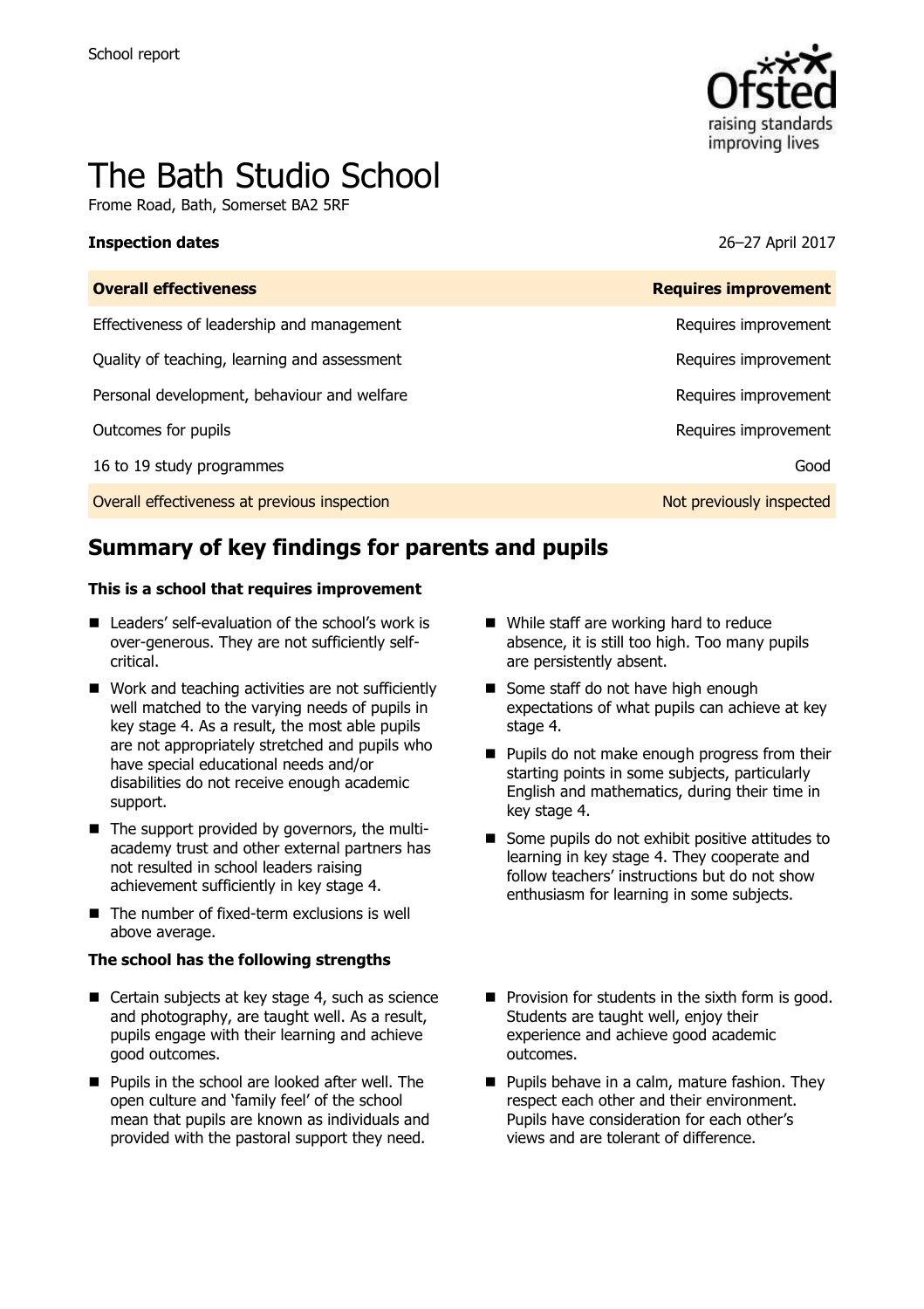

# **Full report**

### **What does the school need to do to improve further?**

- $\blacksquare$  Improve the quality of leadership by ensuring that:
	- leaders have the highest expectations of what pupils can achieve
	- leaders at all levels are objective and appropriately self-critical in their view of the school's weaknesses
	- leaders and governors use performance information more effectively to fully understand the achievement of different groups of pupils and tackle areas of weakness
	- governors, multi-academy trust representatives and other external partners provide sufficient support and challenge to senior leaders to promote rapid and substantial improvement.
- **IMPROVE the quality of teaching and raise achievement at key stage 4 by ensuring that:** 
	- teachers plan activities that meet the different needs of pupils and engage them in their learning
	- all teachers have the highest expectations of what pupils can achieve
	- all pupils take pride in the presentation of their work.
- Improve the quality of behaviour by ensuring that:
	- staff use all means at their disposal to improve the attendance of persistent absentees
	- effective action is taken to reduce the number of fixed-term exclusions.

An external review of governance should be undertaken in order to assess how this aspect of leadership and management may be improved.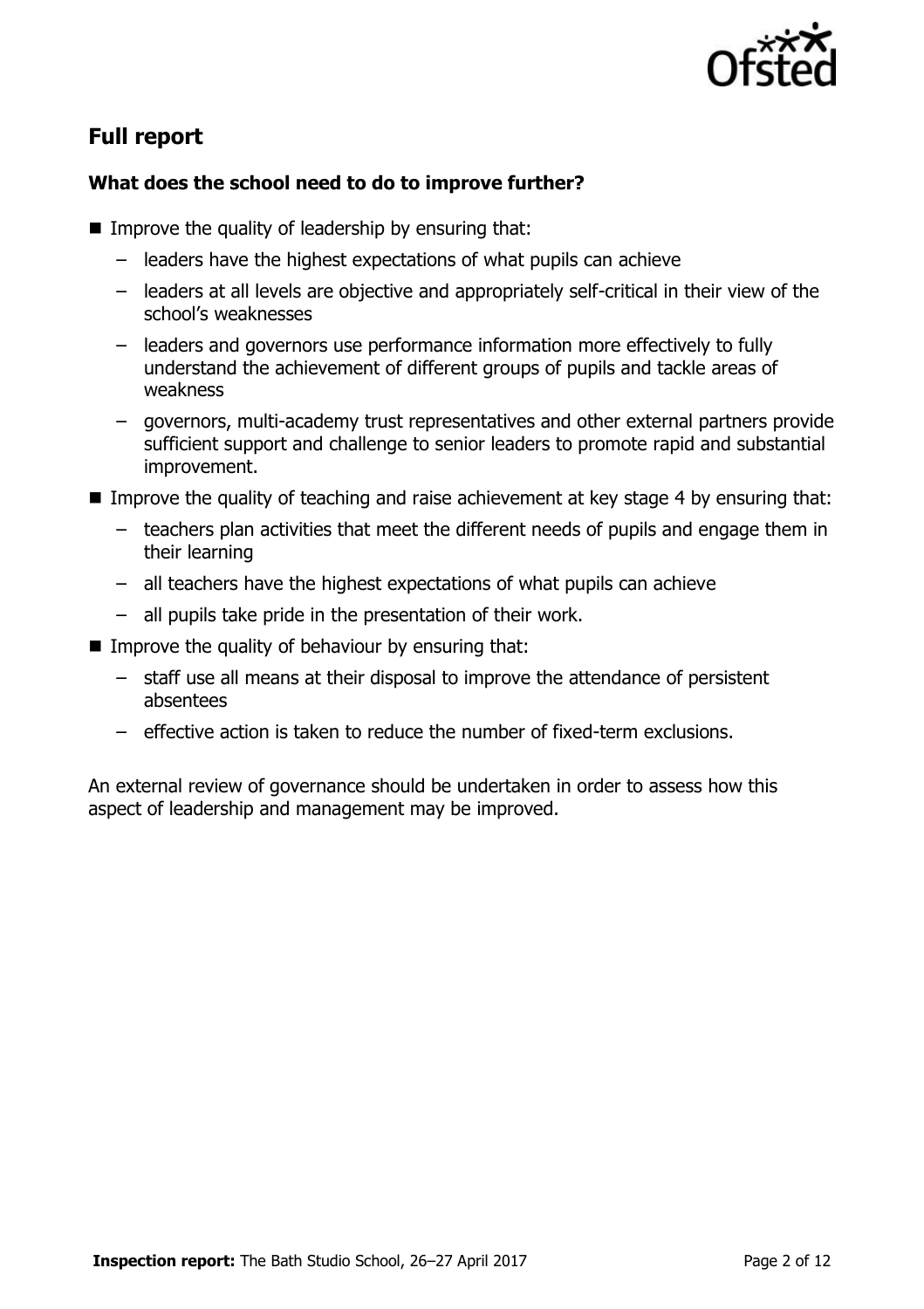

## **Inspection judgements**

### **Effectiveness of leadership and management Requires improvement**

- Although leaders are aware of the school's strengths and areas for improvement, they have not been sufficiently self-critical of key weaknesses. Leaders' assessment of the quality of some aspects of the school's work has been over-generous. This has undermined the pace of improvement.
- Leaders have not taken full advantage of detailed performance information at a wholeschool level to identify and tackle key areas of underachievement for different groups of pupils in key stage 4.
- Support from the multi-academy trust and other external providers has not resulted in school leaders improving the achievement of pupils in key stage 4 swiftly enough, particularly in English and mathematics.
- The school has faced recent challenges which have had an impact on its efforts to raise achievement. These include changes in staffing and large numbers of pupils joining the school with a variety of differing needs. These issues have had a proportionately greater impact because of the small size of the school.
- The monitoring of the quality of teaching is not linked sufficiently to the progress that pupils make. This means that, in some cases, there is a mismatch between the positive judgements made of teaching and the less positive pupil outcomes that are a result of teaching.
- As a studio school, pupils follow a curriculum that is different from curricula normally offered in mainstream schools. The curriculum places an emphasis on digital creativemedia courses, including, for example, photography, games development and music technology. The curriculum is effective in enabling pupils to study courses that would otherwise not be available to them in a mainstream school.
- Additional funding for disadvantaged pupils and those who have special educational needs and/or disabilities is directed effectively towards providing support for pupils' emotional, behavioural and social needs. For example, the school works well with professionals from the Aspire Academy who are trained in assisting pupils with these needs. Partnerships with external health agencies also support pupils in this regard. Funding is less effectively directed at improving the academic outcomes of disadvantaged pupils. For example, although a revision club has been put in place alongside additional English and mathematics sessions, disadvantaged pupils' progress is variable.
- The principal has, since the school's opening in 2014, nurtured a culture in which pupils feel safe and valued. He rightly takes a high degree of pride in the 'family feel' of the school because pupils are known and respected as individuals.
- The open culture of the school, its 'niche' identity and the professional school environment encourage pupils to develop important attributes. For example, they learn to work in a mature way with each other, develop self-sufficiency and adopt a business-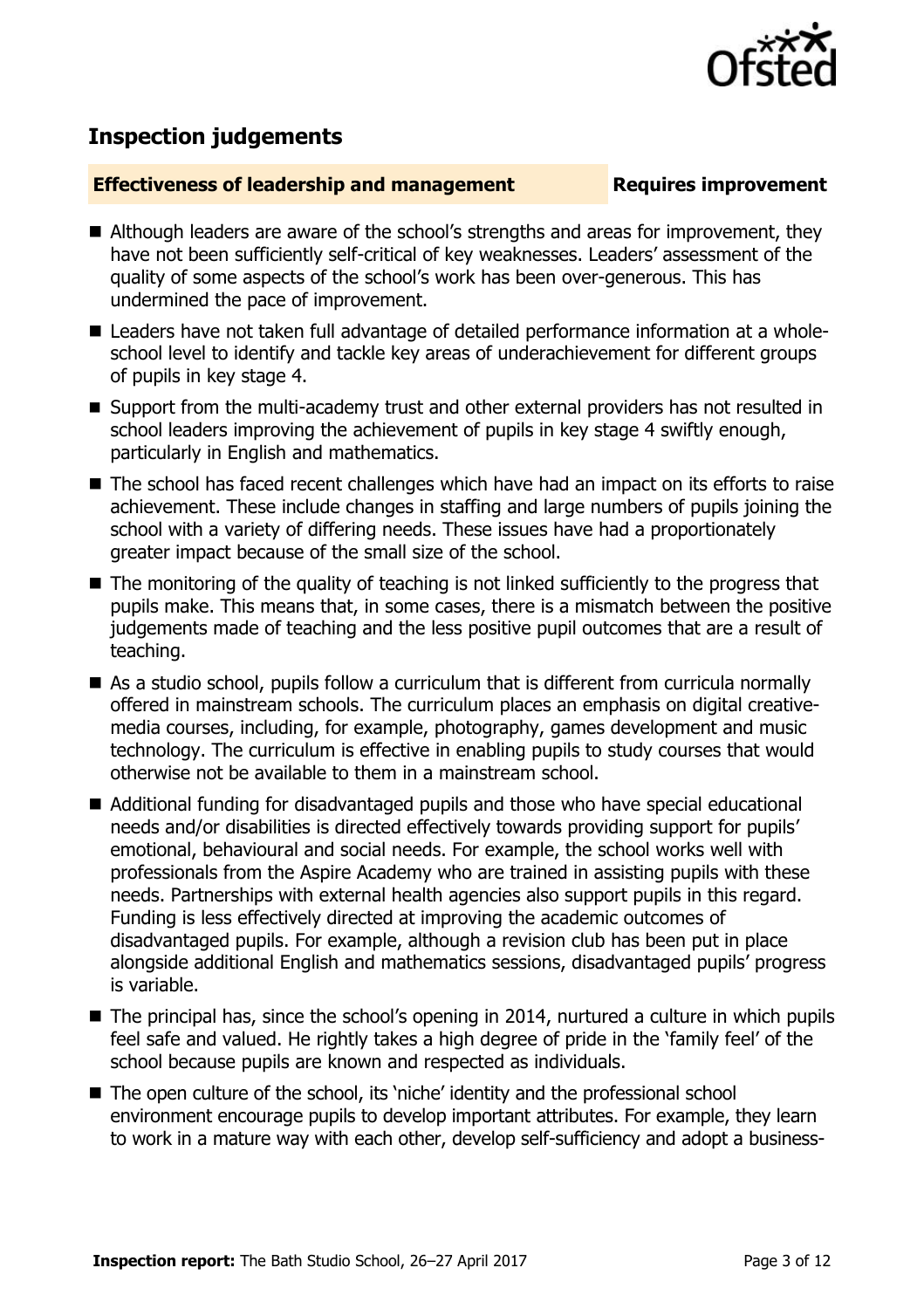

like approach to their studies. This is particularly true for students in the sixth form.

- Nearly all parents who responded to the online Parent View survey agreed that the school is well led and would recommend the school, although the number of respondents was small.
- Leaders ensure that the curriculum and the effective use of the school environment provide opportunities to develop aspects of pupils' spiritual, moral, cultural and social education. For example, the open-plan communal work stations used by pupils encourage them to collaborate and share ideas.

### **Governance of the school**

- Governors do not have a detailed enough understanding of the academic performance of different groups of pupils, including those who are disadvantaged. This limits their ability to provide effective challenge to school leaders about the ongoing progress of different groups of pupils.
- Governors do not sufficiently evaluate or question aspects of the school's work. For example, they are keen advocates of the school's curriculum because it underpins the school's identity. However, they do not question the suitability of the curriculum for all pupils in the school.
- Governors bring a range of experience, knowledge and skills to their work. They are highly passionate in their support of the school's unique identity and what it can offer to pupils in the local area. They provide useful links between employers, businesses and other supportive organisations, and are very supportive of the principal.

### **Safeguarding**

- $\blacksquare$  The arrangements for safeguarding are effective.
- The school takes its safeguarding responsibilities seriously because safeguarding permeates the culture of the school. As the designated safeguarding lead told the lead inspector, 'Safeguarding runs through the school like writing through a stick of rock.' All staff receive the necessary child-protection training; registers are kept to ensure that staff who miss whole-staff training events are 'mopped up'. Checks to ensure that staff are suitable to work with children are all in place, well organised and up to date. Staff know the procedures to follow should they have concerns about pupils. These referrals are kept well and closely monitored to ensure that the right action is taken by the right people.
- Nearly all of the pupils spoken with reported that they feel safe because of the inclusive, welcoming culture of the school. They also feel safe because there are members of staff they are happy to speak to should they have concerns. Nearly all parents who responded to the online Parent View survey agree that their child feels safe in school.
- Site security is effective. Electronic passes provide entry to school buildings and external spaces, such as the car park. These are monitored closely by staff. If pupils go outside during breaks, these areas are self-contained and not accessible to the public.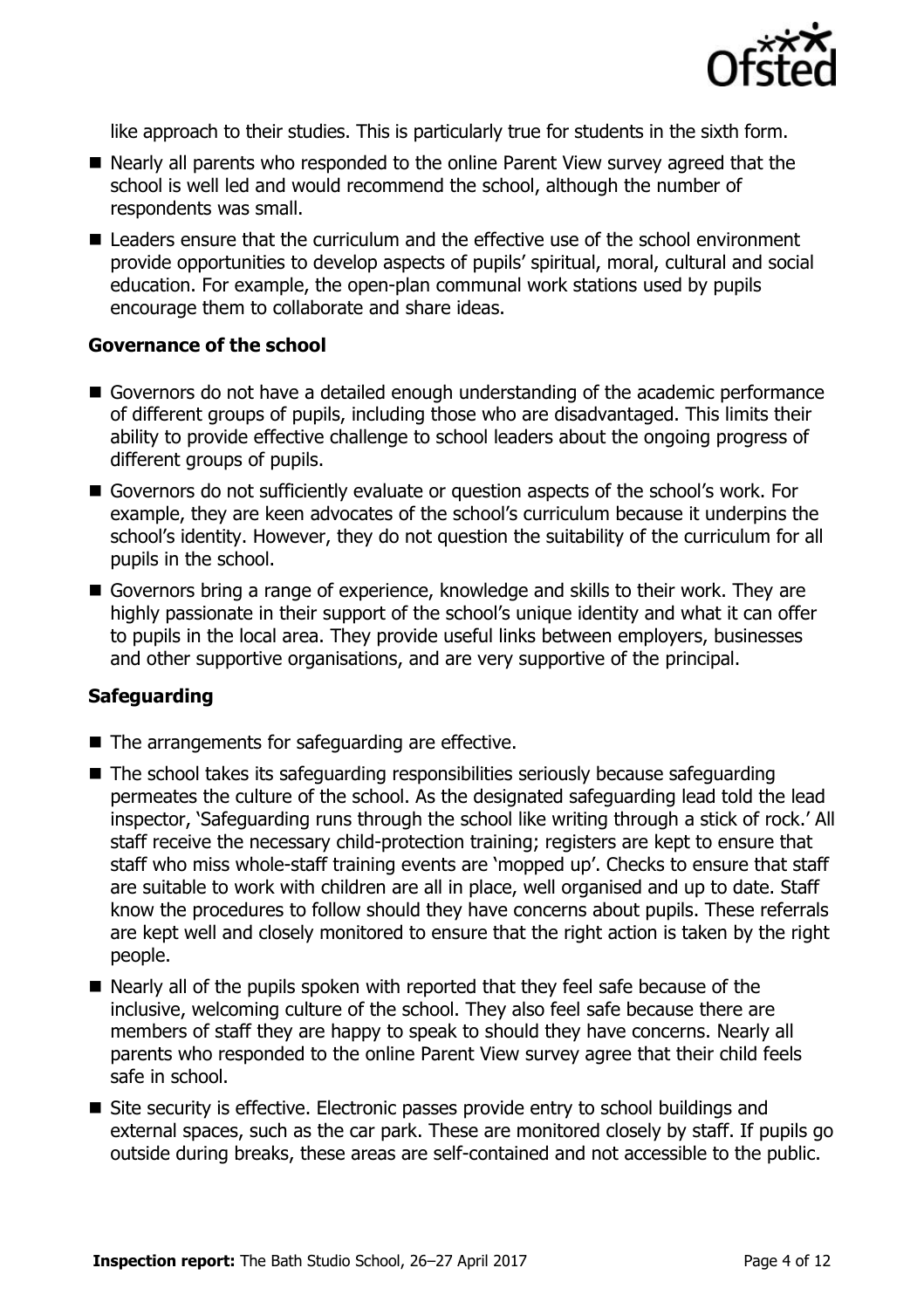

### **Quality of teaching, learning and assessment Requires improvement**

- Some teachers do not have high enough expectations of what pupils can achieve in key stage 4. This is particularly true in English and mathematics. As a result, pupils are not challenged to try their hardest and do their best.
- Work and learning activities are sometimes not adapted sufficiently well to the needs of pupils. For example, pupils frequently complete the same work at the same time and with the same resources, which does not allow for pupils with varying needs to make the progress of which they are capable. As a result, the most able pupils are not stretched to deepen their thinking. Correspondingly, pupils who require high levels of support are unable to access their learning in ways that allow them to maximise their progress.
- Where pupils enjoy their learning, as in subjects such as photography, science, and information and creative technologies, this is because activities are engaging and suitably challenging.
- Some pupils do not take enough pride in the presentation of their work. Space is not always well used so that work is not arranged in a coherent, ordered fashion. Some folders are torn and 'dog-eared' while others are covered in graffiti. This is because some teachers' and pupils' expectations of their work are not high enough.
- Teachers cultivate positive relationships with pupils. As a result, mutual respect characterises classrooms, which helps pupils to feel safe and comfortable in the learning environment.
- Teachers understand their subjects well so that they are able to bring a strong degree of subject knowledge to bear in the activities and work tasks that are set.

### **Personal development, behaviour and welfare Fig. 2.1 Requires improvement**

### **Personal development and welfare**

- The school's work to promote pupils' personal development and welfare is good.
- **Pupils join the school with a wide range of complex emotional, behavioural and social** needs. In many cases, their experience at previous schools has not been positive. As a result, staff utilise support from external partners and from within the multi-academy trust to provide services that meet these pupils' pastoral needs. For example, staff work closely with a family support team and the educational welfare officer to support pupils' attendance.
- Staff model and support the values that underpin the school's culture. As a result, pupils are subject to and, in turn help shape, these positive influences. This means that pupils are tolerant of each other and accepting of difference. The school culture is helping some pupils, who lack confidence, to become more self-assured.
- **Pupils are calm, quiet and considerate as they move around the school site. They** respect their environment so that the building is still as pristine as when it opened. There is no graffiti and very little litter around the school site.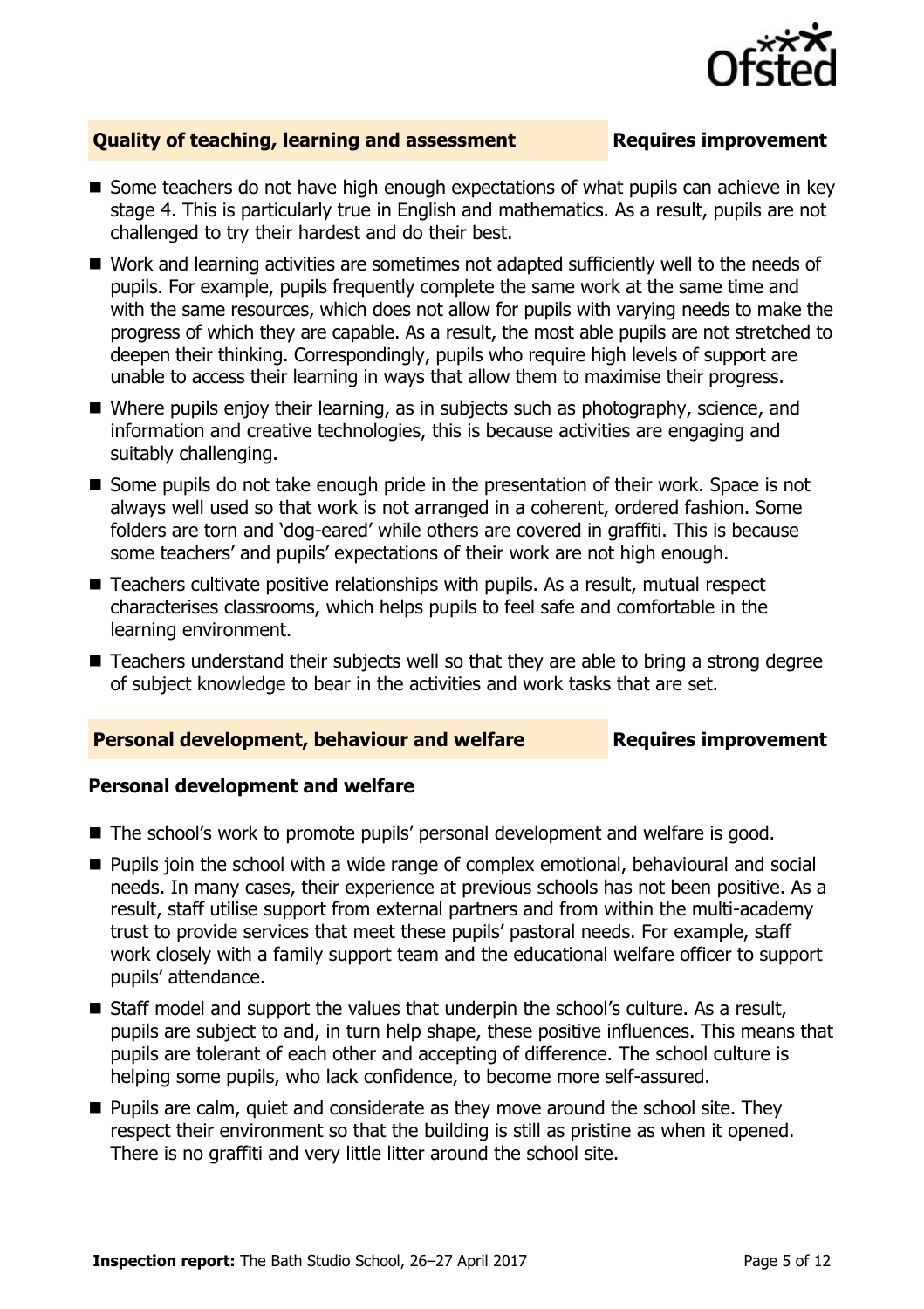

- The school environment aims to encourage pupils to see learning as a dynamic and exciting process. Displays and inspirational quotations from important figures present these positive messages through the medium of the school's specific context. As such, they promote innovation, entrepreneurship and technology.
- The creative aspects of the school's curriculum provide good opportunities for pupils to develop investigative, exploratory skills with links to the world of work.
- $\blacksquare$  Most of the pupils who spoke to the lead inspector said there was very little bullying and, if it did occur, it was dealt with effectively. All the parents who responded to Parent View also agree that bullying is dealt with effectively.
- The small number of pupils who attend alternative provision benefit from this support. They are provided with additional courses that suit their interests and meet their needs. These courses complement pupils' experiences at The Bath Studio School. Alternative provision includes a local military college and 'Rocksteady', which teach pupils the skills required for a range of trades.
- **Pupils' attitudes to learning are variable in key stage 4. Although pupils are** cooperative, follow instructions and were not observed to misbehave, their engagement is passive in certain subjects. They lack an interest in discovering new things and taking their learning forward. Where there is a lack of inquisitiveness and engagement it is because teaching does not stimulate or motivate pupils enough.

### **Behaviour**

- The behaviour of pupils requires improvement because attendance for different groups of pupils is too low and too many pupils are persistently absent. Staff are fully aware of this issue and the importance of attendance. Consequently, they are working hard to address this problem. Staff use a variety of means to tackle absence. These include working with the education welfare officer, regular morning phone calls to parents and sending a minibus to collect pupils from home. However, although the attendance of some pupils has improved, absence across the school is still too high.
- Although there have been no permanent exclusions from school, the number of fixedterm exclusions is well above average. Although last year showed a decrease in the number of exclusions, they have risen again this year.
- The presentation of pupils' dress is variable. The school does not have a uniform; pupils are required to dress in a suitably professional and business-like way. Many pupils, particularly boys, look very smart because they wear suits and ties. Other pupils are not as well presented, however. The principal is aware of this issue and taking action to address it.

### **Outcomes for pupils Requires improvement**

In 2016, the overall progress made by Year 11 pupils in English and mathematics was not good enough. This was also the case for low-attaining pupils and girls. However, pupils' overall progress in all their subjects combined was in line with the national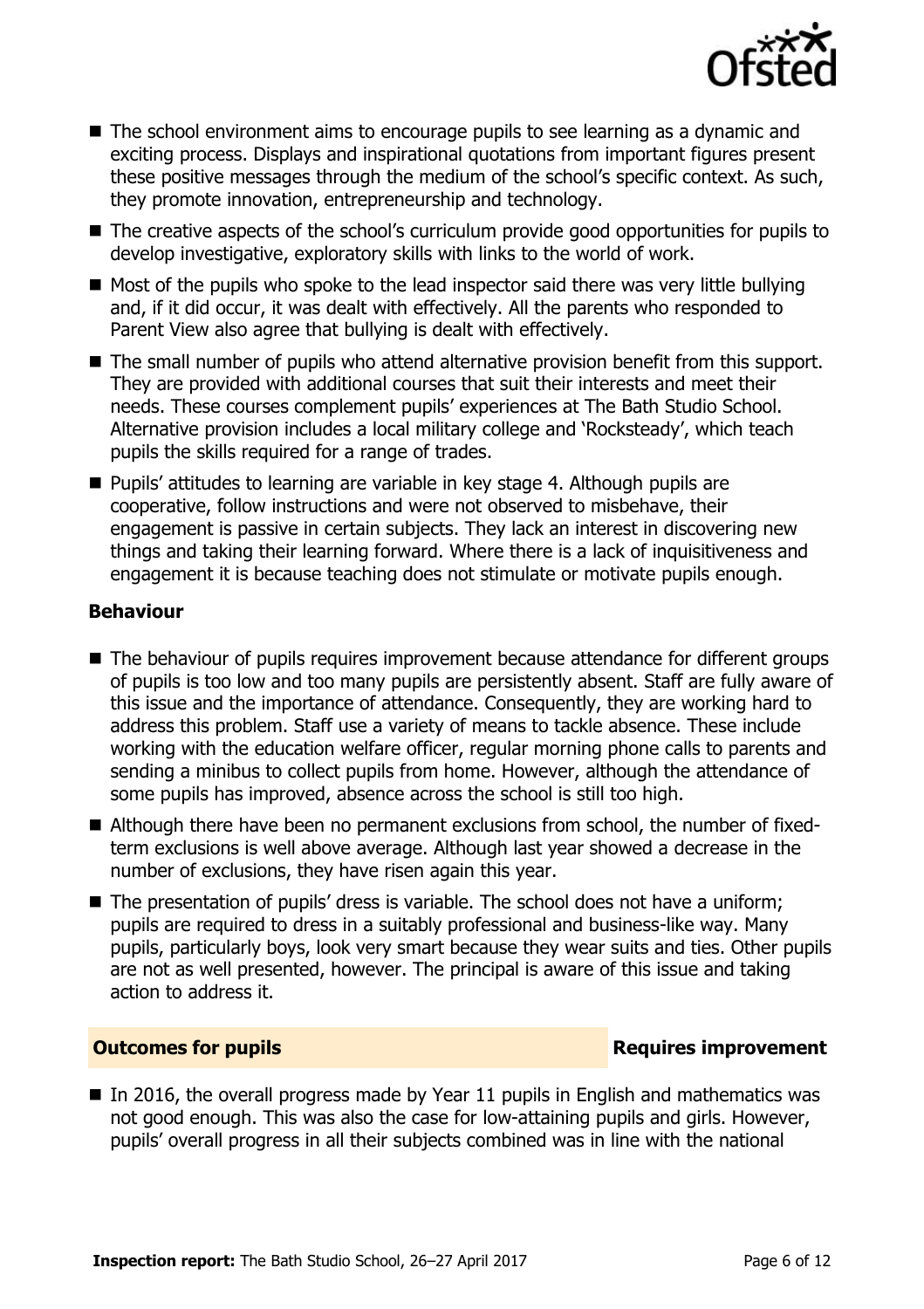

average.

- $\blacksquare$  In 2016, the progress made by disadvantaged pupils, including lower-attaining pupils, was not good enough. Pupils who have special educational needs and/or disabilities that required an education, health and care plan achieved in line with pupils nationally. However, the progress of other pupils who have special educational needs and/or disabilities and required support was below average.
- The schools' own progress-tracking information and work in pupils' books show that pupils are not making sufficient progress, particularly in English and mathematics. The work of some disadvantaged pupils shows that they are making comparable progress with their peers. However, the school's tracking information and other pupils' work indicate that, as a group, these pupils are not making sufficient progress.
- Current progress information indicates that the most able pupils, including those who are disadvantaged, are not being challenged to make the progress of which they are capable. In mathematics, not enough opportunities are provided for pupils to develop greater reasoning, fluency and problem-solving skills. These skills are necessary to prepare pupils for the new, more challenging, curriculum. Pupils are not routinely prompted to reflect on mathematical concepts, to consider the merits and suitability of different methods and to prove or disprove their working.
- In 2016, pupils' progress and attainment in science were in line with the achievement of other pupils nationally. Current pupils' science work is of a good quality. Pupils take pride in their work and show engagement with interesting activities. Tasks are effectively and coherently structured so that prior learning is reinforced and pupils can consolidate their understanding. They use feedback to improve their work and their books show that they are making good progress.
- **Pupils are making stronger progress in subjects that have a greater practical and** vocational emphasis, such as photography, and BTEC National Diploma courses. These courses include information communication technology and business. The work of pupils studying photography is of a high standard.
- **Pupils are knowledgeable in their understanding of technology and modern media in** the context of the workplace. They are adept at manipulating these technologies for business and communication purposes. This is because of the school's distinctive ethos and its focus on prioritising employability and establishing links and networks to support this. It is also because pupils are able to take advantage of specialist technical resources, such as the on-site music production suite. Furthermore, pupils attending off-site alternative provision also achieve well because courses meet their needs.

### **16 to 19 study programmes Good**

■ Students who join the sixth form without having achieved a GCSE grade C or above in English or mathematics at key stage 4 make good progress towards securing these qualifications. Last year, for example, most students secured a grade C in English. The number of students who improved their grade in English and mathematics in 2016 was well above the national average.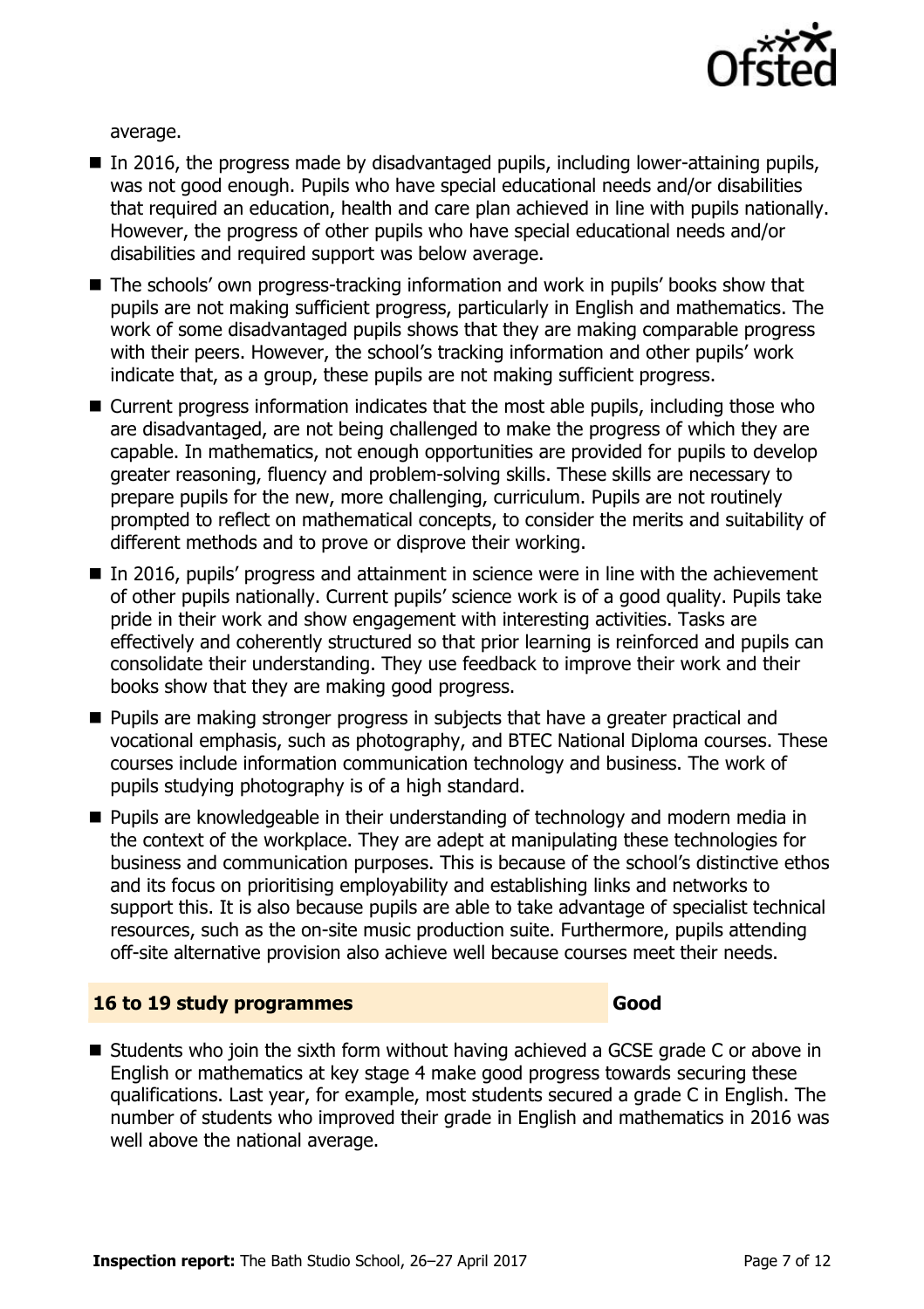

- Sixth form students receive good-quality teaching. They feel well supported by teachers, who recognise their individual needs and provide effective one-to-one support. This support establishes strong relationships between students and teachers so that discussions about work are focused squarely on improvement. This enables students to make better progress. For example, this support enables the most able students in information and creative technologies to move on at a faster pace and use more complex website-design software.
- Students benefit from after-school clubs which provide them with further support so that they make better progress in their different subjects over time. For example, students can attend sessions after school to work on assignments and prepare for examinations with support from the teacher.
- The school offers study programmes in areas linked to the creative industries sector. Consequently, students particularly value the employability skills they gain through work experience, employer visits and the business dress code of the sixth form. Independent and team-working skills are developed well in lessons. Most students benefit from a range of work experience opportunities, for example with Somerset FM Radio. However, the school does not ensure that all students have the opportunity to gain a work placement in a vocationally relevant area.
- Most students are highly confident, courteous and well behaved. Moreover, students are articulate and willing to share their views. One student who spoke to the lead inspector talked knowledgeably and enthusiastically about a computer game he had designed, built and road tested. He clearly enjoyed talking about the work and did so in a calm, measured and mature fashion.
- Students are aware of risks to their own safety and know how to keep themselves and others safe. Students feel safe and show respect for each other.
- Students receive a well-planned programme of careers advice and guidance. They are clear about their intended destinations and feel well supported in making these decisions. As a result, retention rates are high because students complete their courses. They are well prepared for the next stage of their education, training or employment.
- The progress of students who completed academic level 3 qualifications in 2016, such as A levels, was in line with national averages. Current students are also making similarly good progress. However, the progress made by students following applied courses was below average in 2016. Current students are making better progress because they have been set higher targets and teachers have higher expectations of their progress.
- Enrichment opportunities such as sport activities are limited due to small group sizes. Students report that they would like a broader range of activities to be offered.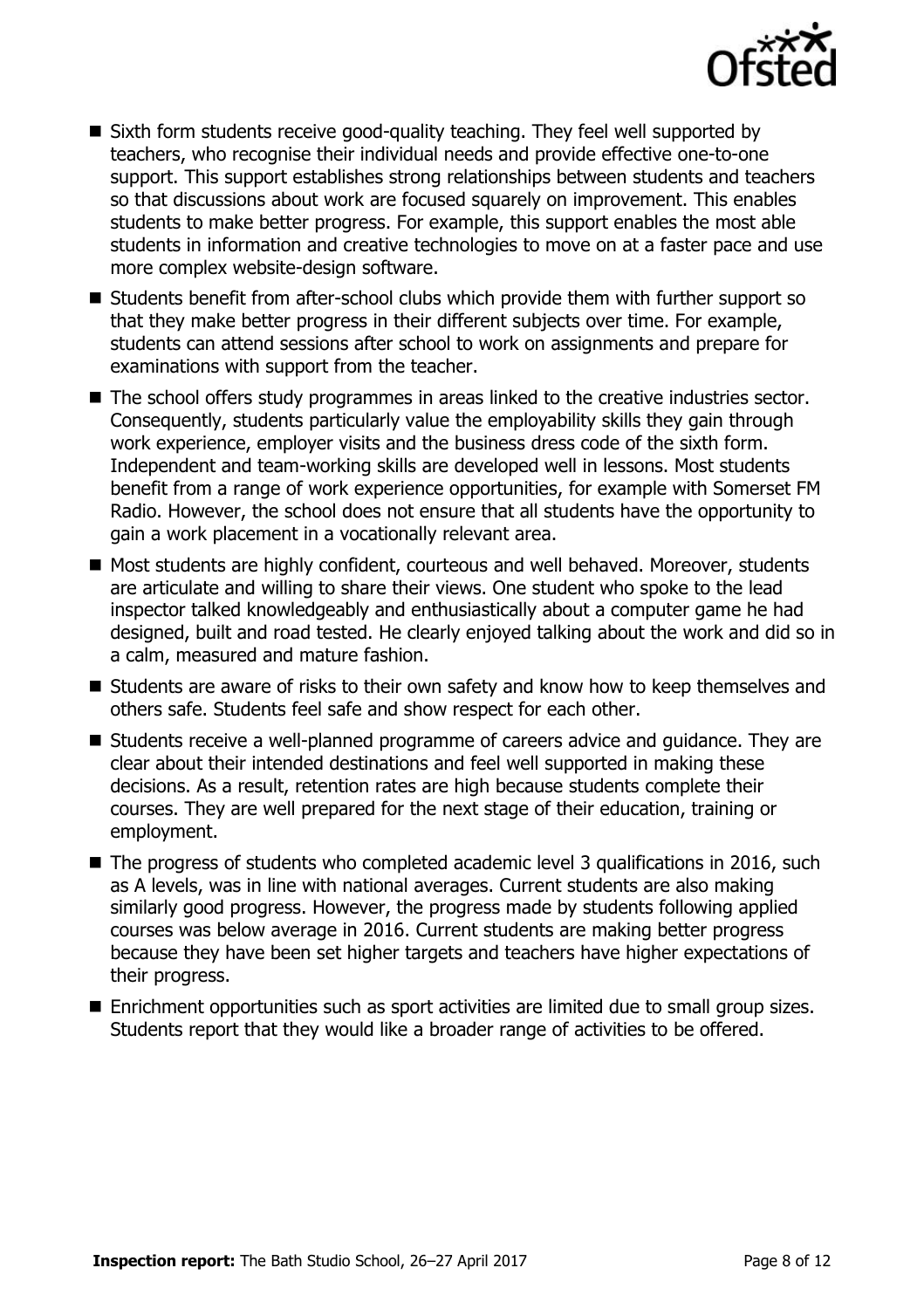

# **School details**

| Unique reference number | 140944                       |
|-------------------------|------------------------------|
| Local authority         | Bath and North East Somerset |
| Inspection number       | 10024903                     |

This inspection of the school was carried out under section 5 of the Education Act 2005.

| Type of school                      | Other secondary                 |
|-------------------------------------|---------------------------------|
| School category                     | Academy studio school           |
| Age range of pupils                 | 14 to 19                        |
| <b>Gender of pupils</b>             | Mixed                           |
| Number of pupils on the school roll | 126                             |
| Appropriate authority               | Wellsway Multi-Academy Trust    |
| Chair                               | Marlene Morley                  |
| Principal                           | Colin Cattanach                 |
| Telephone number                    | 01225 831933                    |
| Website                             | www.thebathstudioschool.org.uk  |
| <b>Email address</b>                | info@thebathstudioschool.org.uk |
| Date of previous inspection         | Not previously inspected        |

### **Information about this school**

- The school does not meet requirements on the publication of information about additional funding for disadvantaged pupils on its website.
- The school does not comply with Department for Education guidance on what academies should publish about additional funding for disadvantaged pupils.
- The school opened in September 2014. The principal has been in post since this time.
- The school met the government's current floor standards in 2016, which set the minimum expectations for pupils' attainment and progress.
- The school is part of the Wellsway Multi-Academy Trust.
- The school shares its site with the Aspire Academy, a small special school for pupils aged from four to 16. This school is also led by the principal.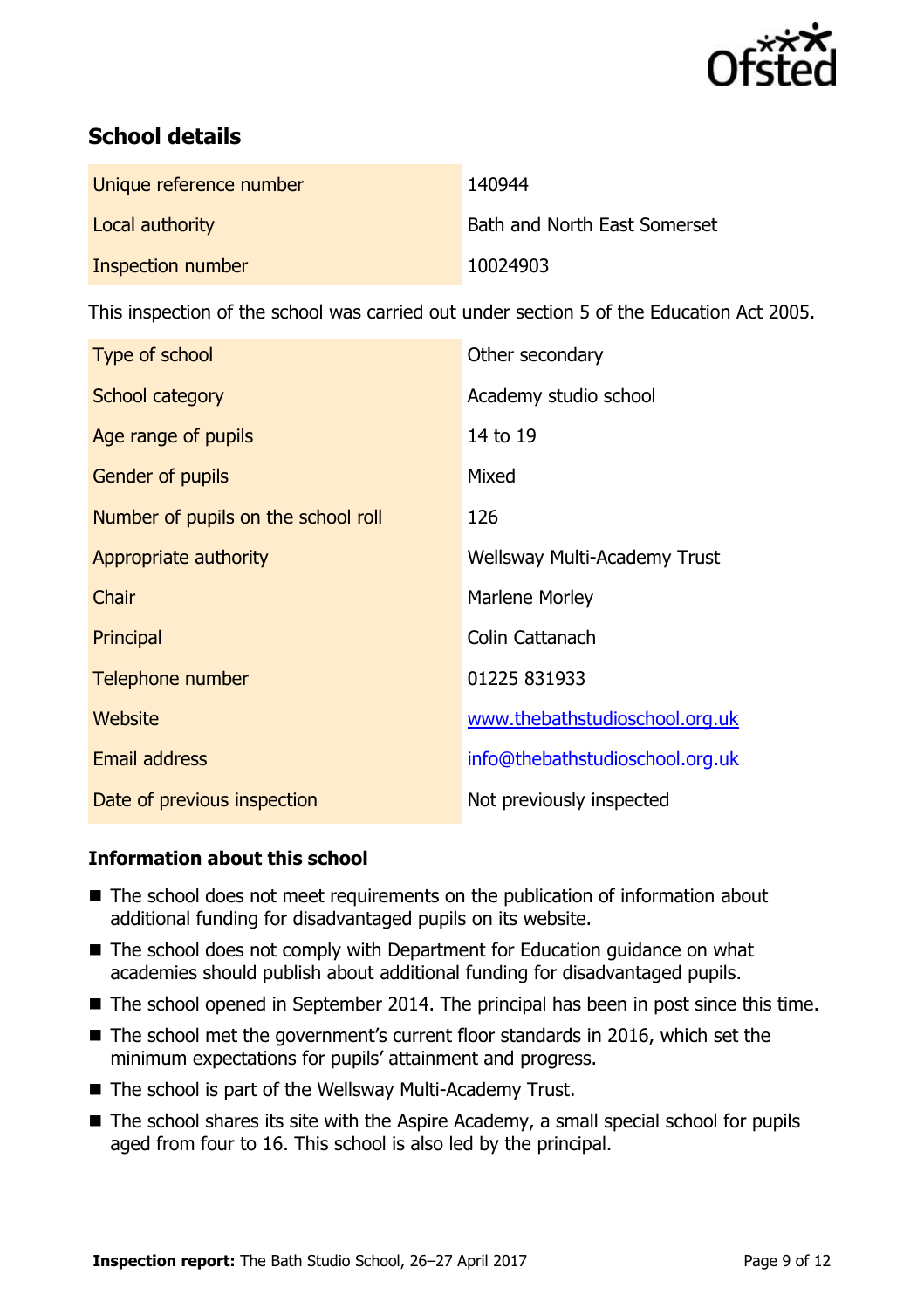

- The Bath Studio School is a small studio school that offers digital creative media and business courses alongside more traditional subjects.
- A small number of pupils attend alternative provision off the school site. Providers include Rocksteady training in Bristol and the Motivational Preparation College for Training (Military College) in Bristol.
- The majority of pupils are from a White British background.
- $\blacksquare$  The number of girls in the school is much lower than average.
- $\blacksquare$  The proportion of pupils known to be eligible for the pupil premium is above the national average.
- The proportion of pupils who have special educational needs and/or disabilities who receive support is above the national average.
- The proportion of pupils who have a statement of special educational needs or an education, health and care plan is well above the national average.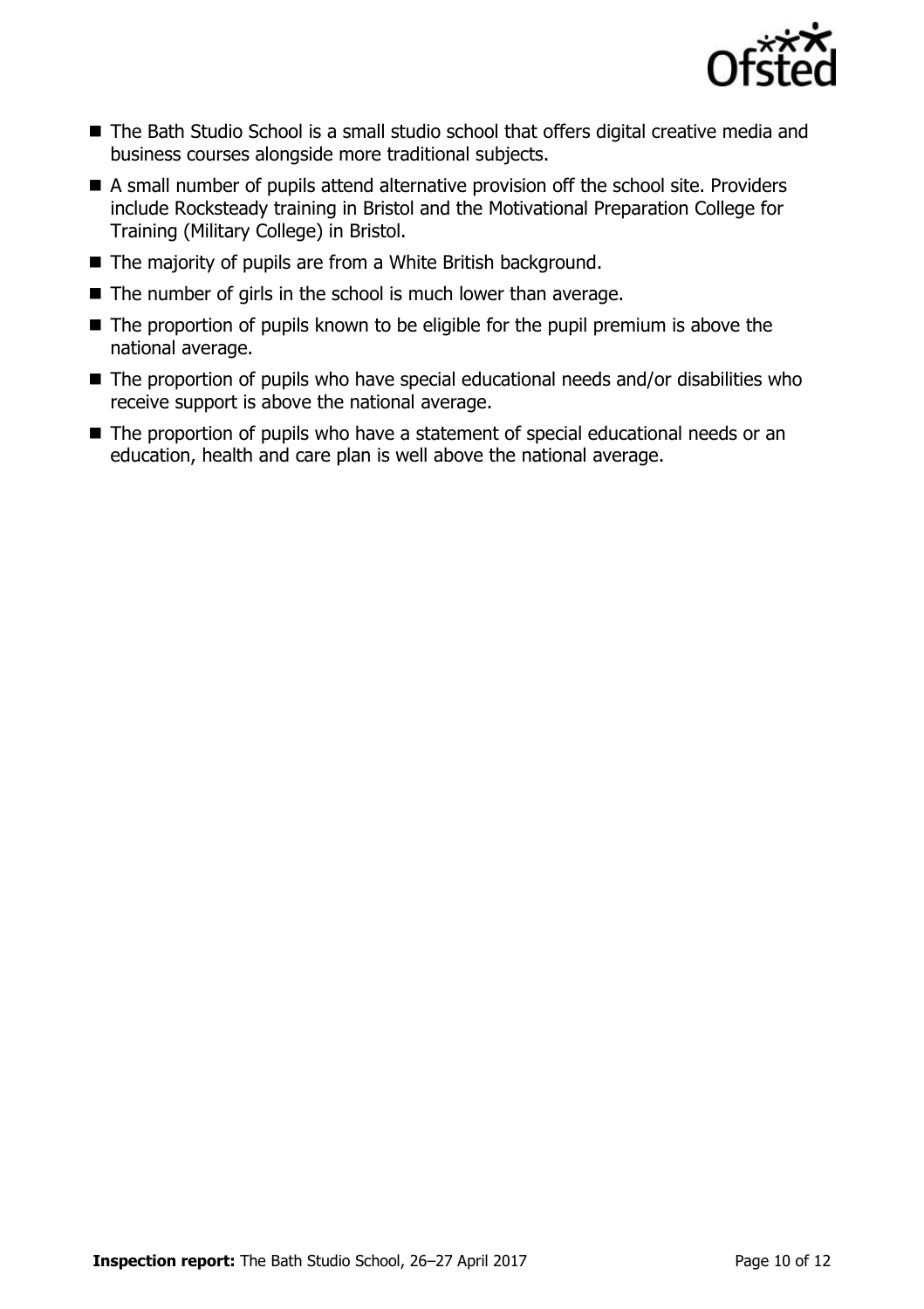

# **Information about this inspection**

- Inspectors observed learning in lessons, the lead inspector jointly so with the principal.
- $\blacksquare$  Meetings were held with the principal, the safeguarding lead, representatives of the governing body, the chief executive of the multi-academy trust and the key stage 5 coordinator. Inspectors also met with the inclusion leader from the multi-academy trust and coordinators for mathematics and English.
- Inspectors had discussions with pupils, a parent and a representative from the Department for Education.
- Inspectors scrutinised a wide range of documentation. This included the school's selfevaluation, school development plan, governing body minutes, progress information, reports from external consultants and records of the monitoring of teaching. In addition, information relating to attendance, exclusions and behaviour was scrutinised. Safeguarding records were also reviewed.
- A small number of responses to the Parent View online survey were taken into consideration.

### **Inspection team**

Steve Smith, lead inspector **Her Majesty's Inspector** 

**Christine Lacey Christine Lacey Ofsted Inspector**